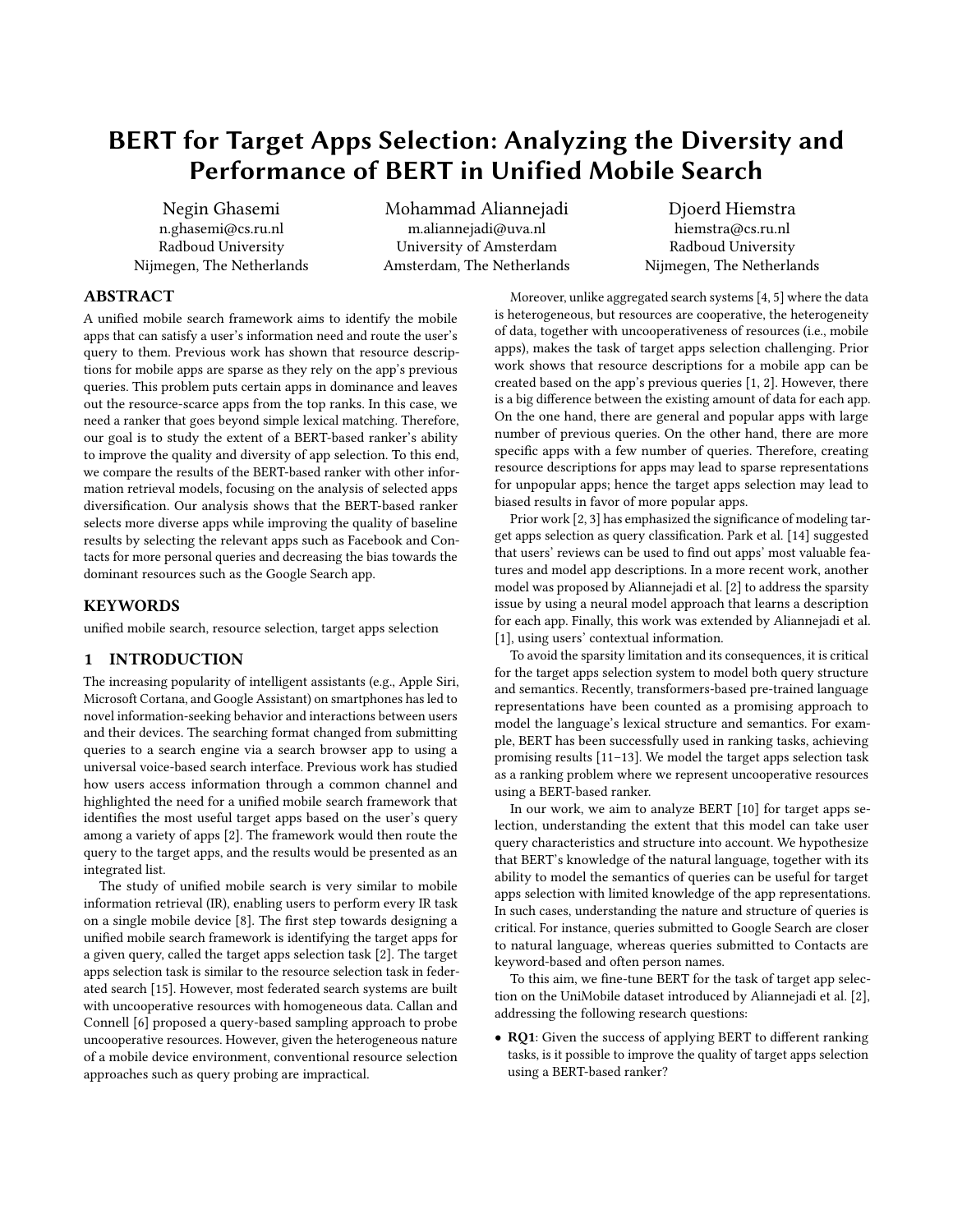• RQ2: Is BERT able to leverage its knowledge of natural language to select a more diverse set of apps, compared to other IR models? Which apps benefit most from this?

We provide experimental results on the UniMobile dataset for a BERT-based ranker to answer these research questions. The contributions of this work are as follows:

- We show that using a BERT-based ranker for the target app selection task improves performance compared to the previous state-of-the-art baselines.
- Our analysis reveals more diverse results of the BERT-based ranker compared with neural and IR baselines. We show that resource-scarce apps such as Contacts and File Manager benefit the most from this ranker's diversity.

Our results suggest that pre-trained transformers can be applied to resource selection tasks, especially when a small amount of data is available about specific resources. Such models are able to model resources based on the queries submitted to them (rather than their content) more effectively. Our experiments reveal that the BERT-based ranker is less biased towards selecting the most popular app (i.e., Google Search) and instead outperforms other models in predicting less popular apps by a large margin.

# <span id="page-1-0"></span>2 PRE-TRAINED TRANSFORMERS FOR RESOURCE SELECTION

Prior work demonstrates that using BERT-based rankers can achieve state-of-the-art results on various information retrieval tasks such as passage ranking [\[12\]](#page-4-12), document ranking [\[13\]](#page-4-10), and question answering [\[17\]](#page-4-13). We follow a common BERT-based ranking approach introduced by Nogueira and Cho [\[12\]](#page-4-12) in which the input vector is a query–document pair. This approach follows the BERT's standard input format and uses a concatenated string of a [CLS] token, query, [SEP] token, document, and another [SEP] token.

As mentioned in Section [1,](#page-0-0) a mobile device environment is counted as uncooperative in the sense that apps do not share their representations. To overcome this problem and make resource selection more similar to the document ranking task, we use a random combination of all queries related to an app in the training set to build a document representation for each app. In addition, different queries are separated using a comma to make the representation more similar to a natural language text. Since some apps have many queries and BERT has a limitation on the number of tokens, if the input vector length is longer than the model's maximum length, we truncate the document, but the query remains unchanged.

We use the BERT-base, uncased, pre-trained model with an added single linear classification layer on top of the  $[CLS]$  output vector, utilizing the model for resource selection. In this case, Each input's [CLS] output vector would be fed to the classification layer, and both the pre-trained BERT model and the additional untrained classification layer are tuned on training samples.

We used the train-test splits used by Aliannejadi et al. [\[2\]](#page-4-0). The fine-tuning process is performed using the top-10 selection of BM25 results for each query in the training dataset. We used a learning rate of 2e-5 with no warmup, batch size 16, 2 epochs, and BERT's maximum token limitation of 256 in our experiments. After finetuning the BERT model, we perform the testing process on queries from the held-out test set.

# 3 EXPERIMENT

#### 3.1 Experimental Setup

Dataset. We evaluate our approach using the UniMobile dataset, which was collected and published by Aliannejadi et al. [\[2\]](#page-4-0). They used crowdsourcing to collect query and app pairs based on predefined tasks. There are 206 unique tasks with the aim of covering various search categories. The workers would first read the task description and then assume that they want to perform the task using their own mobile device. They also were asked to select one or more most helpful apps according to their query after typing their query.

We follow the related work in splitting the data  $[1-3]$  $[1-3]$ : (1) Uni-Mobile-Q in which queries are selected randomly for the train, validation, and test (2) UniMobile-T in which tasks are selected randomly. Therefore, while in UniMobile-Q the queries of the same search tasks is seen in the training set, in UniMobile-T the tasks are completely unseen in the test set. We also follow the related work [\[2\]](#page-4-0) and measure the performance in terms of the following metrics: MRR, P@1, nDCG@1, nDCG@3, and nDCG@5. Furthermore, we follow the related work in assigning a score of 2 to the first relevant app and 1 to the rest of relevant apps, to differentiate between a model that is able to rank the first relevant app higher and a model that is not. For MRR and P@1, apps with score 2 or 1 are considered relevant.

Baselines. We compare the performance of the BERT-based ranker with a number of IR and machine learning methods, as listed below:

- StaticRanker: A query-independent model which uses a ranked list of most popular apps on the training set.
- QueryLM, BM25, BM25-QE: As mentioned in Section [2,](#page-1-0) we build used all relevant queries from the training set as a single document representation for each app. These methods use the mentioned document representations as a corpus to find the best app for each query. BM25 parameters were tuned on the validation set and are as follows:  $k1 = 1.5$  and  $b = 0$ .
- k-NN, k-NN-AWE: The cosine similarity between TF-IDF and the average word embedding (AWE) vectors of the queries were used in k-NN and k-NN-AWE, respectively. Then the apps related to the nearest queries were used to produce the app ranking.
- LambdaMART: For every query-app pair, the scores obtained by BM25, k-NN, and k-NN-AWE are used as features to train LambdaMART. All irrelevant apps are considered as negative samples for every query.
- NTAS: A neural model approach, designed by [\[2\]](#page-4-0) for the target apps selection task in which the query and apps representations and their related score are learned using a network. We use the NTAS1-pairwise model due to its superior performance compared to the other variants.

Significance testing. We determined the statistically significant differences using the two-tailed paired t-test with Bonferroni correction at a 95% confidence interval ( $p < 0.05$ ). The performance of the BERT-based ranker is marked as significant if its test indicates significance in comparison with all baseline approaches.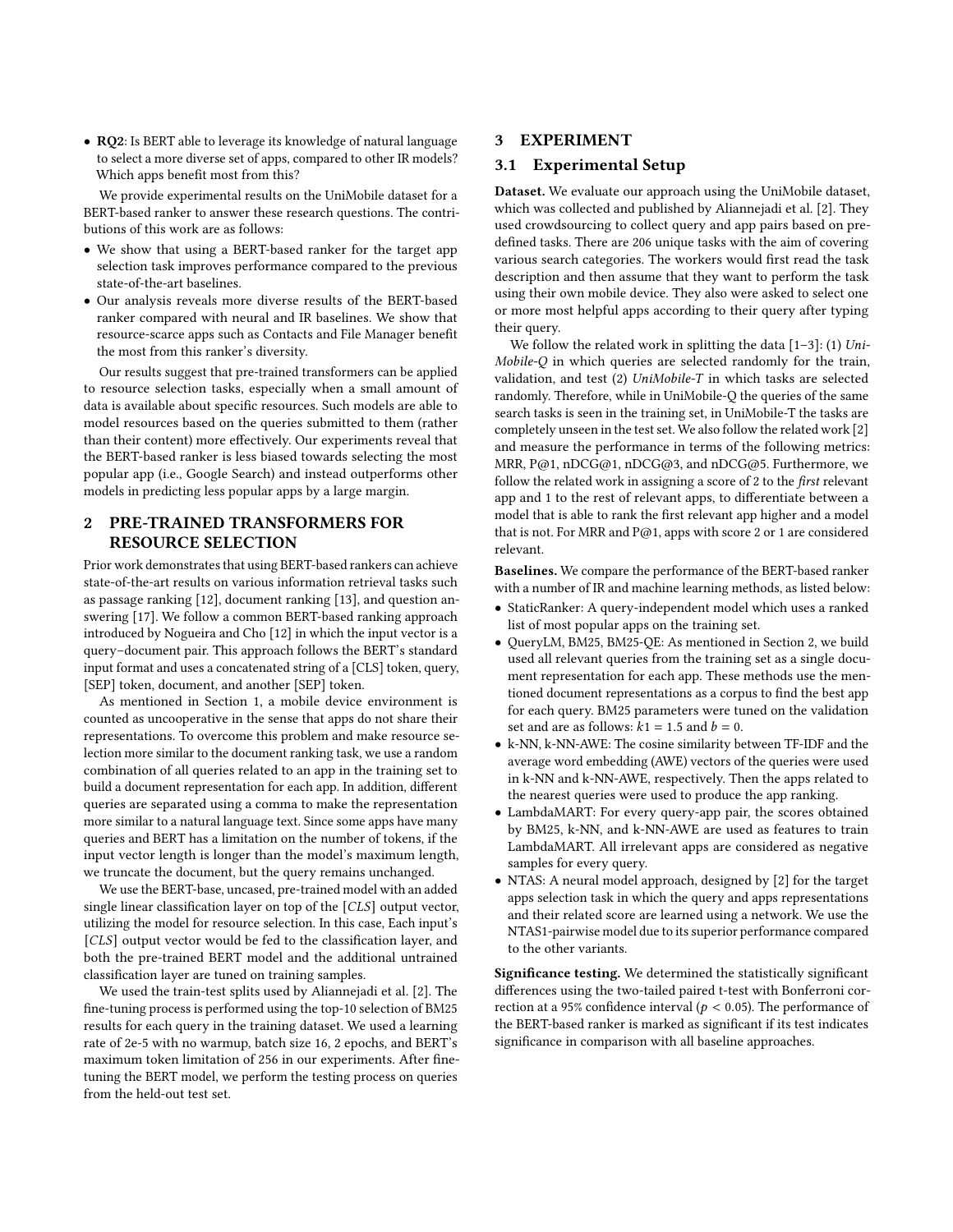| Method              |            |           | UniMobile-Q Dataset |           |        | <b>UniMobile-T Dataset</b> |           |           |           |           |
|---------------------|------------|-----------|---------------------|-----------|--------|----------------------------|-----------|-----------|-----------|-----------|
|                     | <b>MRR</b> | P@1       | nDCG@1              | nDCG@3    | nDCG@5 | <b>MRR</b>                 | P@1       | nDCG@1    | nDCG@3    | nDCG@5    |
| <b>StaticRanker</b> | 0.6485     | 0.5293    | 0.4031              | 0.4501    | 0.5144 | 0.6718                     | 0.5507    | 0.4247    | 0.4853    | 0.5446    |
| QueryLM             | 0.5867     | 0.3803    | 0.3068              | 0.4676    | 0.5508 | 0.5178                     | 0.3272    | 0.2619    | 0.3716    | 0.4503    |
| <b>BM25</b>         | 0.7523     | 0.6233    | 0.4915              | 0.6298    | 0.6859 | 0.6780                     | 0.5244    | 0.4101    | 0.5392    | 0.5992    |
| <b>BM25-QE</b>      | 0.6948     | 0.5177    | 0.4116              | 0.5909    | 0.6498 | 0.6256                     | 0.4276    | 0.3312    | 0.5015    | 0.5704    |
| $k-NN$              | 0.7373     | 0.6031    | 0.4794              | 0.6091    | 0.6633 | 0.6879                     | 0.5414    | 0.4287    | 0.5413    | 0.6003    |
| k-NN-AWE            | 0.7420     | 0.6081    | 0.4842              | 0.6156    | 0.6682 | 0.6984                     | 0.5551    | 0.4407    | 0.5560    | 0.6117    |
| LambdaMART          | 0.7313     | 0.6127    | 0.4864              | 0.6110    | 0.6426 | 0.6749                     | 0.5469    | 0.4323    | 0.5419    | 0.5704    |
| <b>NTAS</b>         | 0.7661     | 0.6285    | 0.5012              | 0.6364    | 0.7018 | 0.7192                     | 0.5661    | 0.4709    | 0.5941    | 0.6471    |
| <b>BERT</b>         | 0.7685     | $0.6383*$ | $0.5246*$           | $0.6520*$ | 0.7021 | $0.7395*$                  | $0.5960*$ | $0.4827*$ | $0.6154*$ | $0.6705*$ |

<span id="page-2-0"></span>Table 1: Performance comparison with baselines on UniMobile-Q and UniMobile-T. The superscript \* denotes significant differences compared to all the baselines.

#### 3.2 Results and Discussion

Performance comparison. The last row of Table [1](#page-2-0) shows our BERT-based ranker results, indicating improvement over previous baselines. These experiments, answer our RQ1 and show the BERTbased ranker outperforms all the baselines in terms of all evaluation metrics. Moreover, there is a higher performance improvement on the UniMobile-T data split, leading to significant improvement compared to all baselines in terms of all evaluation metrics. There is no query belonging to the same task in training and test sets in this split, so more remarkable improvement suggests that the BERT-based ranker can capture related query similarities and then use generalization to consider similar queries for unseen tasks. This is evident when we compare BERT's performance with termmatching methods such as BM25, where we observe a 12% relative improvement in terms of  $nDCG@5$ . It is worth mentioning that the BERT-based ranker also exhibits a larger margin of improvement compared to models based on word embeddings, where it achieves a relative improvement of 10% and 4% in terms of nDCG@5 compared to k-NN-AWE and NTAS, respectively.

On the other hand, on UniMobile-Q we see that the BERT-based ranker achieves significant improvements only in terms of  $P@1$ , nDCG@1, and nDCG@3, indicating the BERT-based ranker's ability to enhance the top of the ranking more effectively. This suggests that in cases where there is a high rate of term-match between the user's query and the resources, the BERT-based ranker still outperforms the baselines, but to a lower extent, suggesting that BERT's strength lies in semantic and structural properties of queries.

Diversity. We compute the mean performance of the queries targeted to a specific app and plot each app's result in Figure [1](#page-3-0) to investigate our RQ2. We only include the comparison of the best NTAS model and other baseline results with the BERT-based ranker in terms of MRR. We see that all models show lower performance on UniMobile-T compared to UniMobile-Q. This pattern is expected as the queries for the same task are observed in the training data; therefore, the model can learn better in UniMobile-Q (except for Contacts and Calendar).

Even though the margin is small, we see that the BERT-based ranker performs worse for apps with more generic queries such as Google Search and YouTube. On the other hand, we see that the BERT-based ranker can outperform other models for apps with more personal queries that need more semantic understanding. For example, we see that the BERT-based ranker outperforms other models for Facebook queries by a large margin.

Among the selected apps, we see a larger margin when comparing the queries submitted to Contacts, where understanding the semantics and structure of queries can be more important. For example, the model can use the fact that the query is a person's first name to select the Contacts app as query's target. According to [\[2\]](#page-4-0), Contacts and Facebook have lower query overlap [\[7\]](#page-4-14) when compared to apps such as Google Search and YouTube. This could explain the different behavior we observe from the BERT-based ranker compared to other models, suggesting that the BERT-based ranker is able to leverage its knowledge of language and structure, together with the high-level understanding of query intent in the process of resource selection.

Moreover, we observe that BERT's superiority in incorporating query semantics and structure is magnified on UniMobile-T where queries of the same task are not included in the training data. This indicates that other models depend more on the exact matching of terms, while BERT can leverage its knowledge of language. Specifically, compared to NTAS, we see that the BERT-based ranker exhibits a large improvement for the Contacts and File Manager apps on the task-based data split.

To give an overview of the app-based performance of BERT for all apps, we extend the analysis of Figure [1](#page-3-0) and compute an average app-based performance in terms of MRR for all apps (i.e., macroaveraging MRR for all the apps). We see that BERT's macro-average MRR on UniMobile-Q is 0.4356, which is higher than BM25's, with 0.4229. The measure margin is also higher on UniMobile-T, which is 0.3991 and 0.3666 for BERT and BM25, respectively. This measure can show the effect of apps with lower queries. The higher macro-average MRR (as opposed to micro-average MRR in Table [1\)](#page-2-0) indicates effectiveness of BERT in predicting not only high-resource apps, but also apps that have less queries.

Error analysis. In this experiment, we aim to compare the BERTbased ranker's performance with a term-matching method like BM25. Our goal is to analyze the cases where exact-term matching cannot help identify the resource and see how BERT's semantic and language knowledge can benefit effective resource selection. As we saw in Figure [1,](#page-3-0) BERT exhibited an improved performance compared to all baselines for apps that had fewer training queries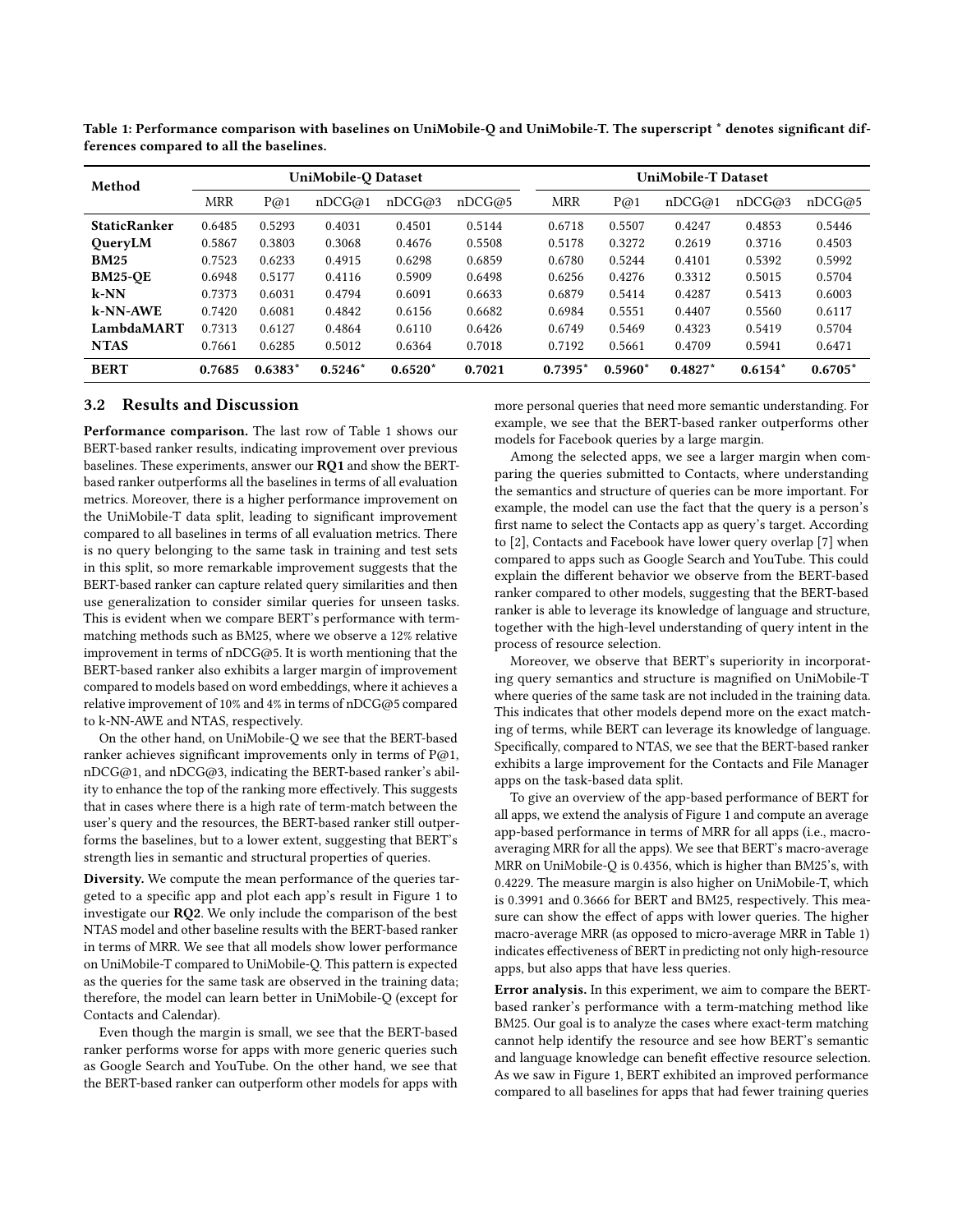<span id="page-3-0"></span>

Figure 1: Performance comparison based on different apps.

or less query similarity. This already suggests that BERT leverages the semantic similarity of queries and, perhaps in many cases, the structure of queries. Another challenge here is the dominance of apps such as Google Search, which are the target apps for nearly half of the submitted queries. Apart from having imbalanced labels, apps like Google Search impose another challenge: being the appfor-all – being the target app for a diverse set of tasks. Therefore, models can easily confuse Google Search with almost any other app.

Therefore, in Table [2](#page-3-1) we list the rate of cases where each model confuses the true label with Google Search. To compute each row, we count the number of times that the best app in the gold data is the row's app (e.g., YouTube), but is instead labeled as Google Search. We see in the table that BERT exhibits a higher average error rate for the UniMobile-T (0.4540) compared to UniMobile-Q (0.3568), indicating that overlapping queries for the same task increase the model's capability of modeling the resources more effectively. Moreover, we see that, on average, BERT has a much lower error rate compared to BM25 on both datasets. The fact that BM25 has a higher error rate on UniMobile-Q suggests more query overlap in the training set increases the risk of biasing towards Google Search. However, we see that BERT is able to circumvent this problem, as it shows a lower average error rate. This could be due to its ability to understand the natural language more effectively and its generalization.

Taking a closer look at the error rates, we see that the highest relative difference between the two models occurs for the Contacts app on both datasets. In particular, we see that BERT's error rate on UniMobile-Q is nearly a quarter of BM25. Also, we see that the error rate on UniMobile-T is less than half on UniMobile-T. We also see a high difference for Facebook. Considering the low query overlap [\[2\]](#page-4-0) and the fact that the queries submitted to these apps are very personal (e.g., friend and family names), we see that BERT is successfully distinguishing these apps from Google Search, perhaps by taking into account their structure and nature (i.e.,

<span id="page-3-1"></span>Table 2: Error analysis on different apps. The numbers show the rate of cases where the Google Search app is chosen instead of a more specific app named in the column. Lower numbers show less error, hence more desired.

| App          | UniMobile-Q Dataset |                             |          |  | <b>UniMobile-T Dataset</b> |             |              |  |
|--------------|---------------------|-----------------------------|----------|--|----------------------------|-------------|--------------|--|
|              | <b>BERT</b>         | $\Delta(\%)$<br><b>BM25</b> |          |  | <b>BERT</b>                | <b>BM25</b> | $\Delta(\%)$ |  |
| google maps  | 0.3511              | 0.7400                      | 111      |  | 0.6440                     | 0.7414      | 15           |  |
| instagram    | 0.4848              | 0.5530                      | 14       |  | 0.5239                     | 0.5181      | 1            |  |
| facebook     | 0.3836              | 0.5807                      | 51       |  | 0.4993                     | 0.5867      | 17           |  |
| pinterest    | 0.5750              | 0.7795                      | 36       |  | 0.5977                     | 0.4315      | 28           |  |
| calendar     | 0.2461              | 0.3403                      | 38       |  | 0.2690                     | 0.3820      | 42           |  |
| play store   | 0.3279              | 0.6262                      | 91       |  | 0.4651                     | 0.6429      | 38           |  |
| file manager | 0.2628              | 0.4038                      | 54       |  | 0.3772                     | 0.5482      | 45           |  |
| voutube      | 0.4436              | 0.5998                      | 35       |  | 0.4891                     | 0.6286      | 28           |  |
| contacts     | 0.0811              | 0.4023                      | 396      |  | 0.2100                     | 0.4731      | 125          |  |
| twitter      | 0.4121              | 0.4118                      | $\theta$ |  | 0.4647                     | 0.3238      | 30           |  |
| average      | 0.3568              | 0.5437                      | 52       |  | 0.4540                     | 0.5276      | 16           |  |

being short and proper nouns). Notice that, even though we observe significant differences in terms of Google Search confusion error rate on UniMobile-Q in Table [2,](#page-3-1) we see more performance gain on UniMobile-T in Table [1](#page-2-0) and Figure [1.](#page-3-0) It is worth mentioning that these results do not necessarily correlate since a model can have less confusion with Google Search, yet at the same time confuse an app with another app.

#### 4 CONCLUSIONS AND FUTURE WORK

This paper investigates the benefits of using a vanilla BERT-based ranker for resource selection in a unified mobile search environment. In particular, we chose the target app selection task, as it imposes novel challenges such as having heterogeneous data in an uncooperative environment. Also, the dominance of certain resources such as Google Search imposes further challenge. We study how BERT performs with respect to these challenges, compared to other neural and IR models.

Our experiments on the UniMobile dataset show that the BERTbased ranker outperforms state-of-the-art models. Our observations suggest that the BERT-based ranker learns semantics and the structure of queries better, leading the final ranking to be more diverse. We showed that using a BERT-based ranker is especially effective for the apps with more personal queries such as Facebook and Contacts. Moreover, we observed that the BERT-based ranker is less biased towards the most popular resource.

Our preliminary analyses suggest that BERT leverages the semantics and structure queries in prediction. We plan to investigate this further by a detailed analysis of different layers of the model in the process of fine-tuning [\[16\]](#page-4-15). As mentioned, in this work, we sampled the queries associated to each app, and in case it did not fit within the BERT's token-size limitation, we truncated it. We plan to extend our method to accommodate a better representation for each app, inspired by related work on context-aware term weighting [\[9\]](#page-4-16). Finally, we plan to examine the effect of using other app metadata to enhance resource descriptions of resource-scarce apps.